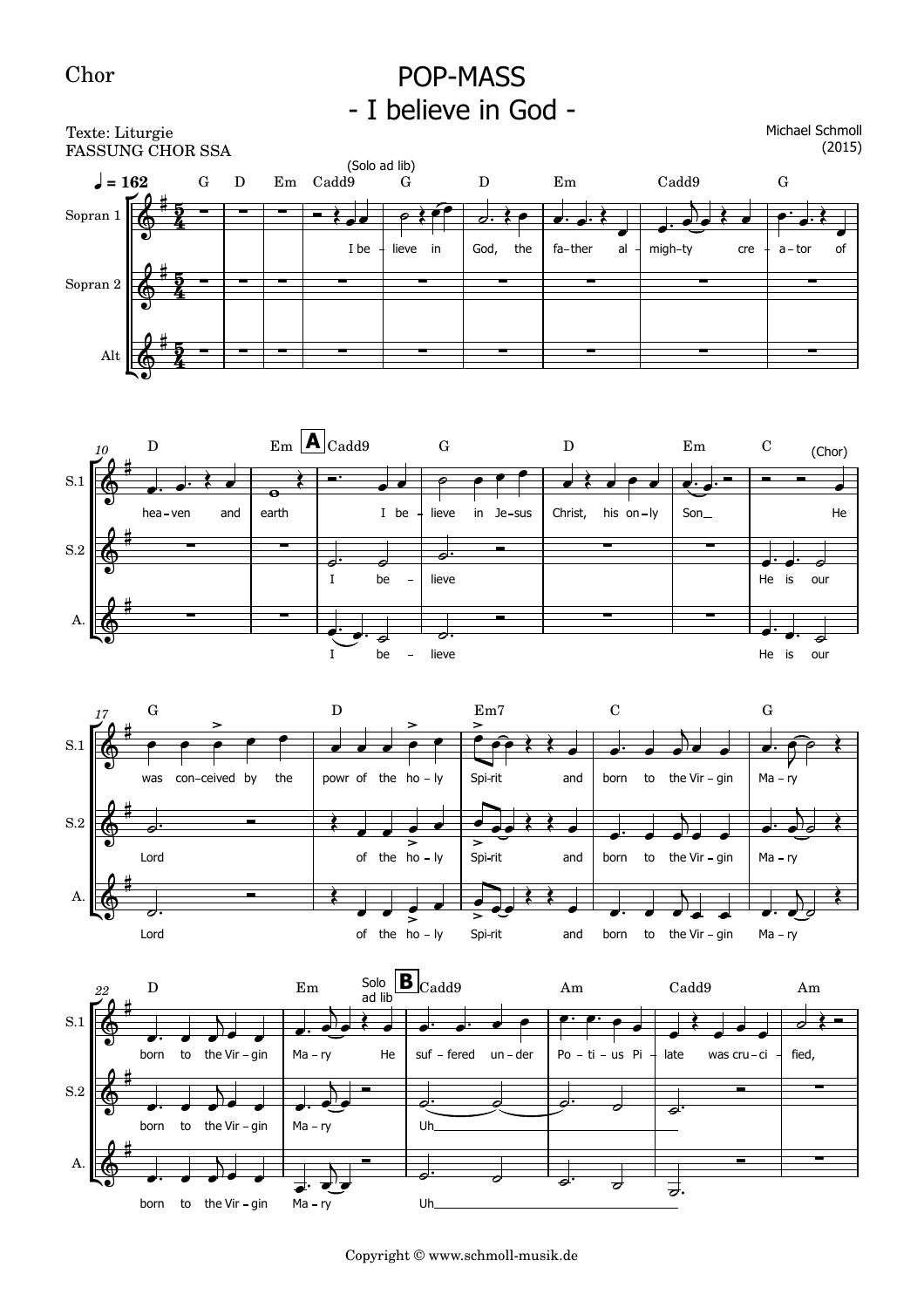



 $\mathbb{E}$ 

 $\overrightarrow{e}$   $\overrightarrow{e}$   $\overrightarrow{e}$   $\overrightarrow{e}$   $\overrightarrow{e}$   $\overrightarrow{e}$   $\overrightarrow{e}$   $\overrightarrow{e}$   $\overrightarrow{e}$   $\overrightarrow{e}$   $\overrightarrow{e}$   $\overrightarrow{e}$   $\overrightarrow{e}$   $\overrightarrow{e}$   $\overrightarrow{e}$   $\overrightarrow{e}$   $\overrightarrow{e}$   $\overrightarrow{e}$   $\overrightarrow{e}$   $\overrightarrow{e}$   $\overrightarrow{e}$   $\overrightarrow{e}$   $\overrightarrow{e}$   $\overrightarrow{e}$   $\overrightarrow{$ 

 $\cdot$   $\overline{\phantom{a}}$   $\overline{\phantom{a}}$   $\overline{\phantom{a}}$ 

I be - lieve